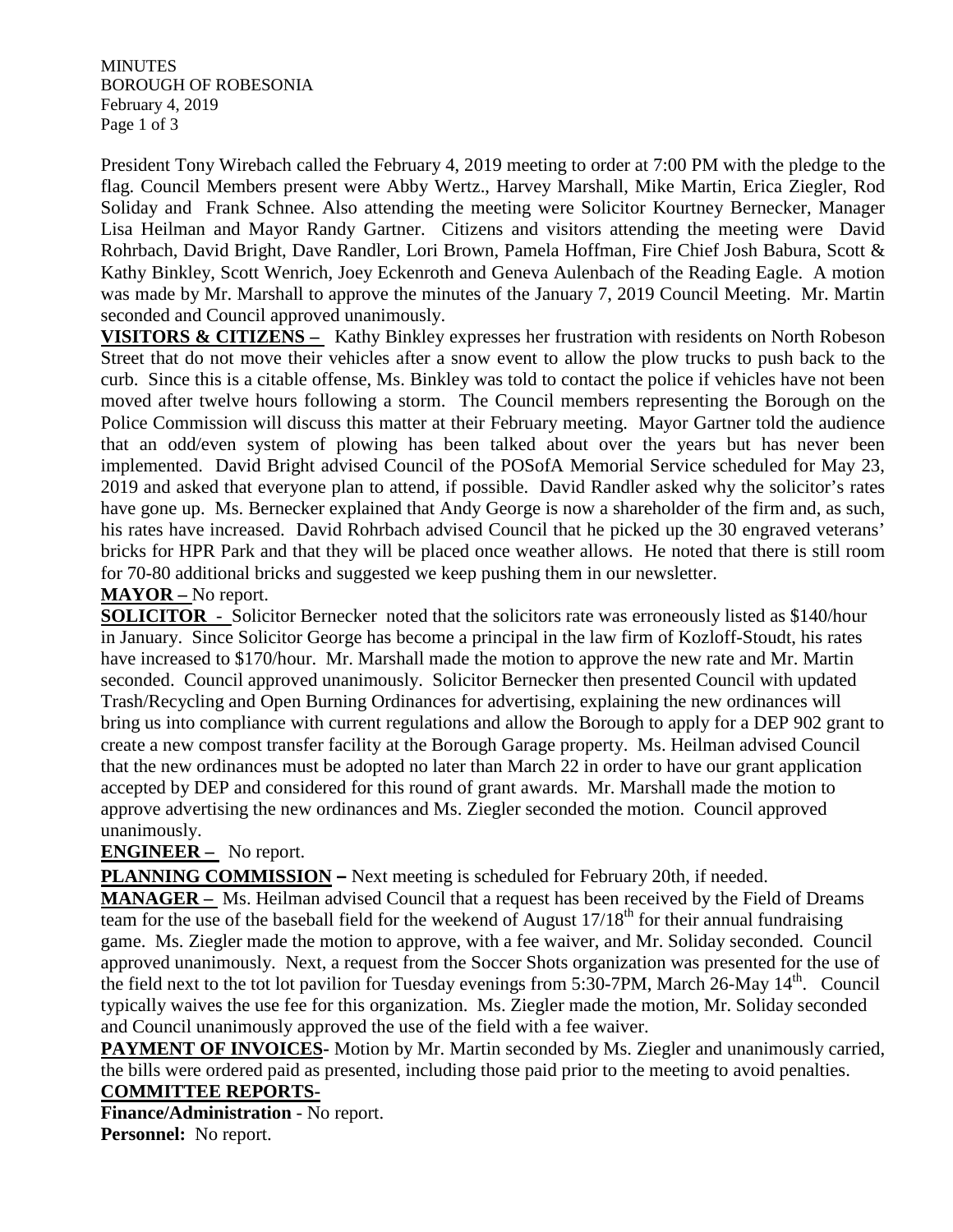**MINUTES** BOROUGH OF ROBESONIA February 4, 2019 Page 2 of 3

**Fire Protection/Safety** – Chief Babura presented the Fire Company's year end report, showing a total of 412 calls responded to. Mr. Schnee asked if we could see the Fire Company financials. Mr. Martin offered to provide them at the March meeting. The Fire Department has been billing insurance agencies, when able, to replace supplies used at fire calls and, as a result, collected approximately \$12,000 last year. He explained the difficulty faced by fire departments of the need to replace certain equipment every so many years (as required by regulations) or face the possibility of insurance claims being denied because the equipment being used was not up to date. Mayor Gartner expressed his unhappiness at the burdensome regulations that are discouraging young volunteers from joining local groups/organizations and thanked all those first responders giving of themselves so selflessly to their community.

**Streets/Highways/Sewer** – The meeting minutes from the January meeting were included in the agenda packet. Mr. Marshall advised Council that he has obtained a quote from Berks Traffic, in the amount of \$3,340, to install the right-turn-only lanes on North and South Robeson Streets. Mr. Schnee made the motion to approve the bid and award the job to Berks Traffic and Mr. Soliday seconded. Council approved unanimously.

**Parks & Recreation-** Ms. Heilman reported that a meeting is scheduled for February 21<sup>st</sup> at 6:30 PM to schedule ball field use. Ms. Heilman and Ms. Ziegler discussed the need to schedule a meeting in March to discuss the future of the playground program. A representative of the pool will be asked to attend the meeting when it is scheduled.

## **COUNCIL REPORTS**

**Marshall –** Mr. Marshall reported that, after some research, the problematic driveway that leads to the Amy Fisher property is actually owned by C&S Wholesale and James & Brenda Williams. There does not, in fact, appear to be any right-of-way to the Fisher property. Solicitor suggested that a letter be sent to all three property owners to make an attempt to clear up the ownership issue before determining who is responsible for maintaining the driveway to ensure the rocks/dirt stop washing into the street and the stormwater culvert. Council concurred. Mr. Marshall also advised Council that he would be meeting with Steve Bright to obtain a quote on re-paving the lot at the borough garage and will be obtaining a quote for a 40'x30' concrete pad for the roll-off containers for the compost facility as part of the 902 grant being submitted.

**Martin-** No report

**Ziegler-** No report.

**Schnee-**.Mr. Schnee excused himself from the remainder of the meeting due to illness.

**Soliday** – No report.

**Wertz-** No report.

**Wirebach-** No report.

**Mayor Gartner –** Mayor Gartner asked the status of seeking grant writers for the Breininger property clean-up. Ms. Heilman advised she has an upcoming 2/7/meeting with one and has obtained the contact information for another with which she will follow up on as well. Mayor Gartner asked if we will be tar and chipping this year and, if so, we should be working on getting bids early. Mr. Marshall advised he was waiting to see how much money we would have to work with before determining how much we could do. Mayor Gartner suggested Birch Alley should be considered.

**UNFINISHED BUSINESS** –Breininger Property Acquisition: Manager holding meeting with grant writer on 2/7.

Western Berks UCC Appeals Board: Mr. Marshall made the motion to join the board and Mr. Soliday seconded. Council approved unanimously. We will need to appoint one person from the Borough to the Board. It cannot be a municipal official.

Dollar General streambank clean-up: Complete

Van in back yard of 112 North Church St (Kalbach complaint): Removed